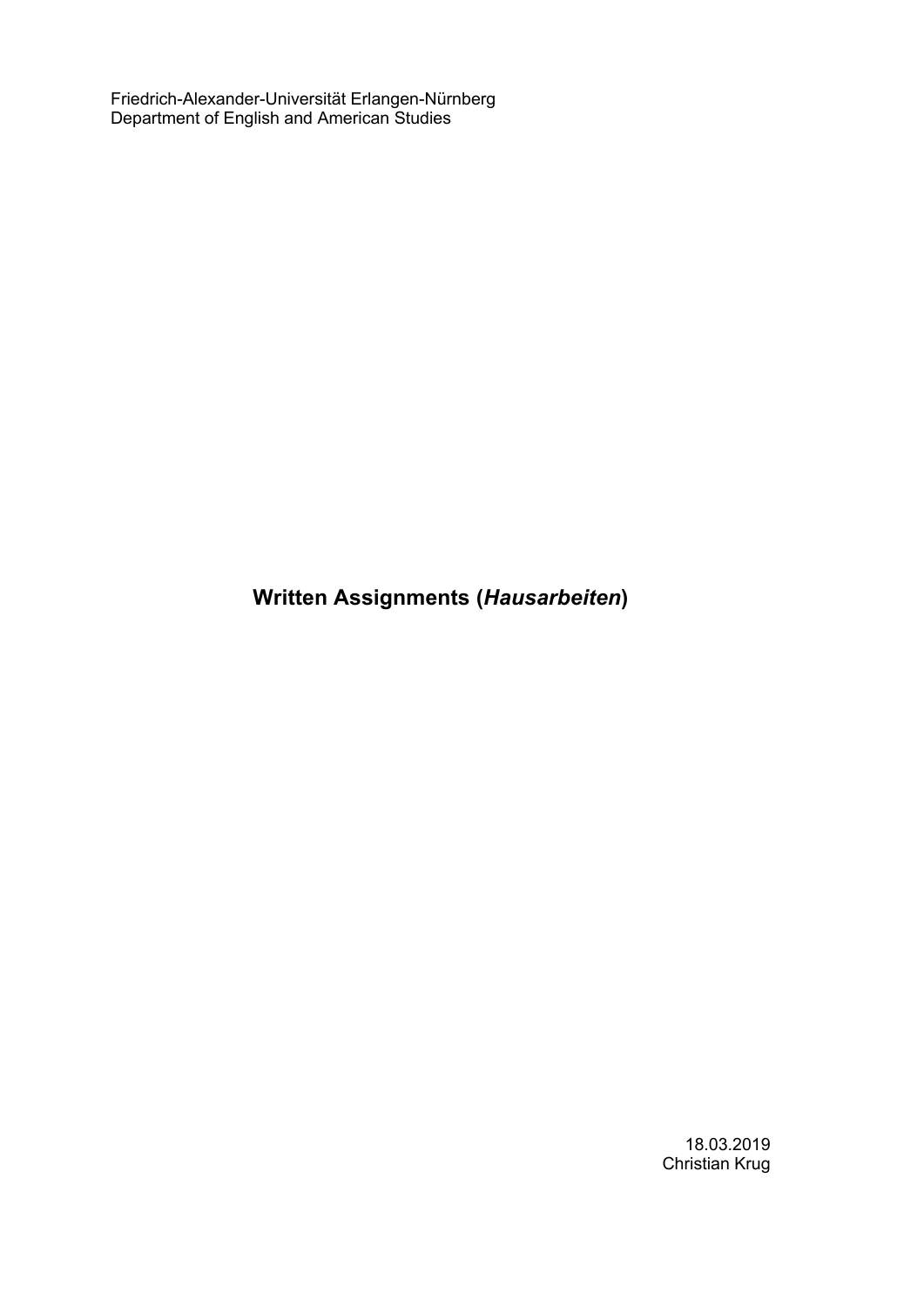# **Table of Contents**

| 2.6.1 Bibliographical References in Literary and Cultural Studies |  |
|-------------------------------------------------------------------|--|
|                                                                   |  |
|                                                                   |  |
|                                                                   |  |
|                                                                   |  |
|                                                                   |  |
|                                                                   |  |
|                                                                   |  |
|                                                                   |  |
|                                                                   |  |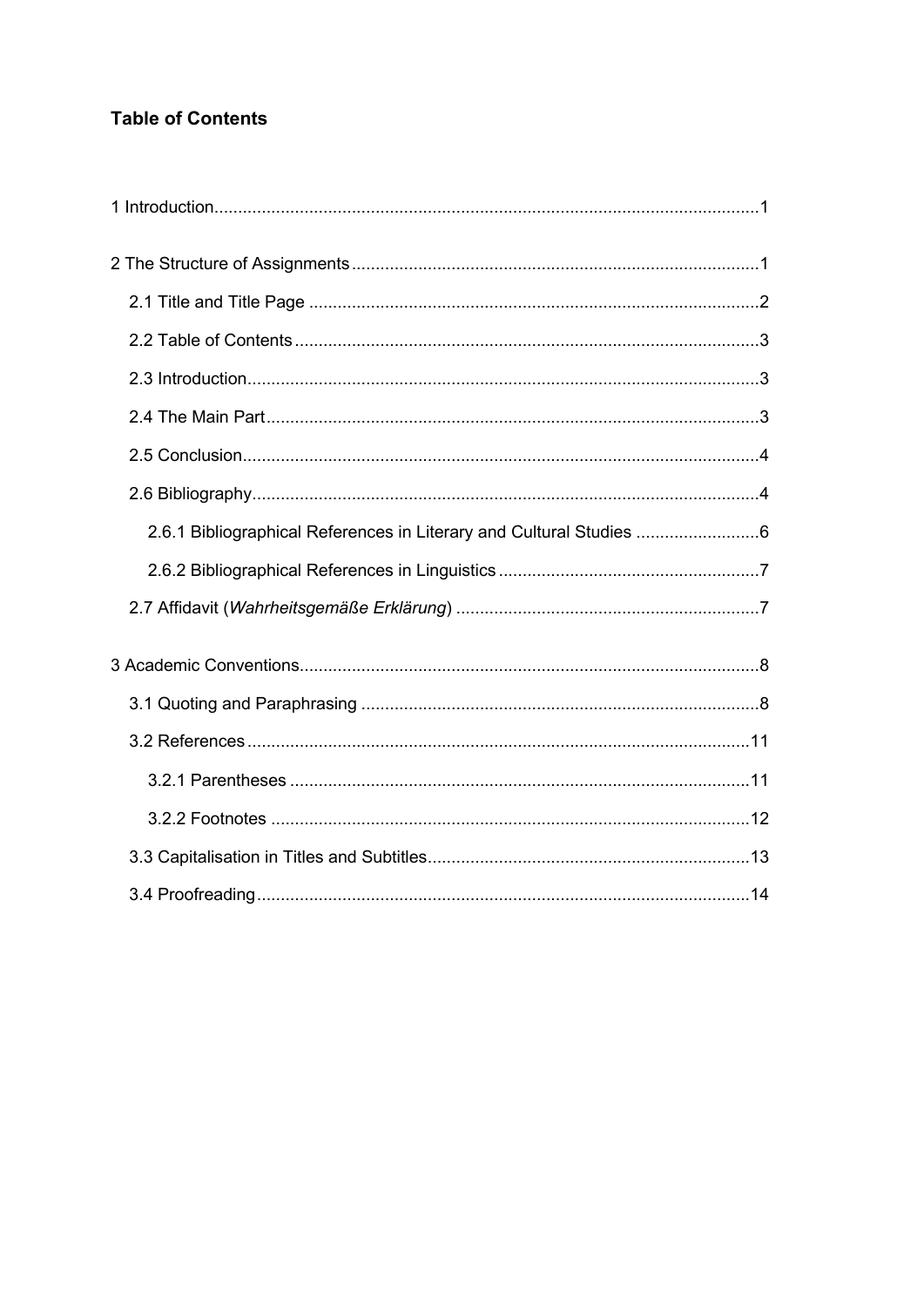# **1 Introduction**

The purpose of a written assignment is to demonstrate your ability to grasp, present and discuss a specific academic question. Written assignments are not essays. If they are done in the Humanities at a German university, they constitute a distinct academic genre (the *Hausarbeit*). Like any other genre, they follow a specific set of conventions, and there are historical reasons for some of these. For example, written assignments were meant to prepare you, eventually, for the publication of a doctoral thesis; this is why they still follow the structure of a book ("Table of Contents", "Introduction", "Conclusion", "Bibliography" or "Works Cited"). While the actual reader might be your lecturer, the *implied reader* is a well-informed academic peer group, and the writing style is not conversational but analytical, clear and concise. A *Hausarbeit* is not like an essay written at a British or American university (that is a different genre altogether), and a written assignment in Linguistics may follow slightly different conventions than an assignment in British Studies or in American Studies.

The form of the written assignment often follows the recommendations of the *MLA Handbook for Writers of Research Papers*, <sup>1</sup> and while some variations are possible, it is vital that you are consistent. (In American Studies, no variations are allowed; you need to follow the *MLA Handbook.*)

For your main body of text, use justified type alignment (*Blocksatz*), a line spacing of 1.5 lines and either Times New Roman (font size 12 pt) or Arial (11 pt). Top and bottom margins should be 2 cm, left margins 2.5 cm and right margins 3.5 cm in order to leave space for corrections. (This document has been formatted accordingly, using Arial.)

## **2 The Structure of Assignments**

Assignments consist of the following sections (in this order):

- a title page
- the table of contents (*Inhaltsverzeichnis*)
- an introduction, a main part and a conclusion (approx. 10–12 text pages for basic seminars [*Proseminare*], 15–20 pages for advanced seminars [*Hauptseminare*])
- a bibliography

 $\overline{a}$ 

- appendices (if required)
- an affidavit (*Wahrheitsgemäße Erklärung*). This must be signed and attached to the assignment. (Since the affidavit is not part of the assignment itself, it is usually not included in the table of contents.)

<sup>1</sup> *MLA Handbook for Writers of Research Papers*. 7th ed. New York: The Modern Language Association of America, 2009.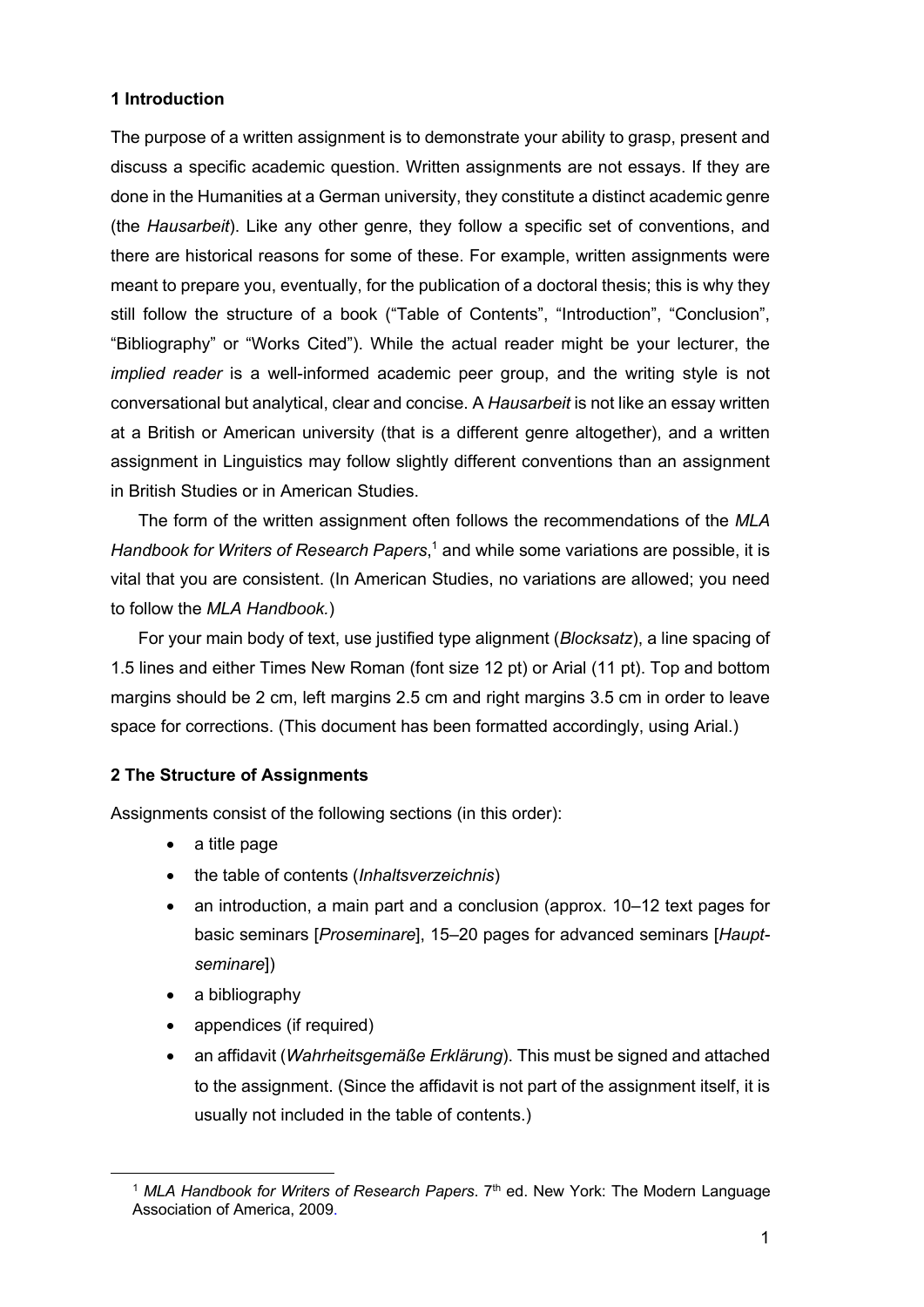# **2.1 Title and Title Page**

The function of the title is to state, as concisely as possible, the topic of the *Hausarbeit* and, where appropriate, to name the specific text(s) you analyse – e.g. "Mirror-Imagery in Baz Luhrmann's *Romeo+Juliet* (1996)" (on the title page, the title is not enclosed in quotation marks). A title usually does not take the form of a full sentence or a question (use your introduction to pose the central questions of your paper). Choose the title carefully since it delimits exactly what you need to address in your *Hausarbeit* and what not. A title such as "Representations of Women in Shakespeare" is far too general and would present you with two impossible choices: it would either commit you to write about *all* female characters in *every* Shakespeare play, or to argue convincingly in your introduction why the few plays you do focus on are, in fact, representative examples of all the other plays.

The title page should look like this:

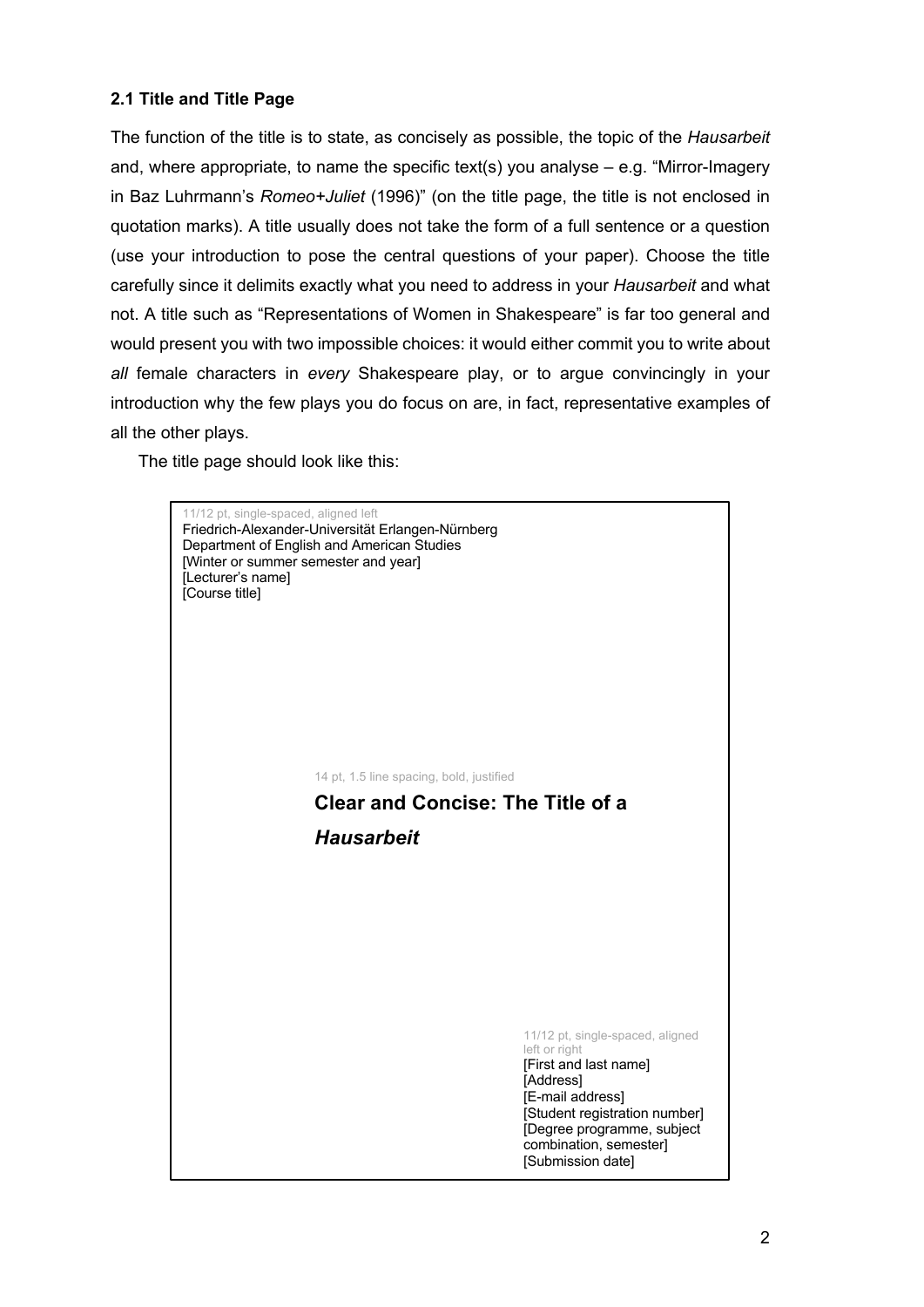#### **2.2 Table of Contents**

The table of contents gives a full outline of the assignment. Headings are numbered 1, 1.1, 1.1.1, 1.1.2, 1.2, 2, etc. Page numbers and the wording of chapter titles (which again should be brief) must correspond to the text.

#### **2.3 Introduction**

The purpose of the introduction is to give a clear and concise statement of your topic. It establishes the academic context and the critical framework of your analysis, names and discusses the critical approach(es) and method(s) you will employ, and defines and discusses your critical concepts, categories and terms. (A useful way to start thinking about critical terms would be consulting as many up-to-date glossaries, such as Metzler's *Lexikon Literatur- und Kulturtheorie*, as possible.) Your introduction should not simply restate the title of your paper (which can be found on your title page), nor should it simply repeat the general structure once more (cf. Table of Contents) but it should give a clear and concise thesis statement.

## **2.4 The Main Part**

The function of the main part is to support your proposition and to illustrate your findings. As space is limited, only include arguments that are directly relevant to your specific topic. A written assignment on Language Acquisition with an emphasis on phonology will, for instance, omit the syntactic aspects of the subject. Your paper is not meant to reflect your learning process (do not include everything that you have read), nor is it meant to 'educate' anybody (your readership is an academic peer group). Rather think of it as a well-reasoned statement – your contribution to an ongoing academic discussion about a very specific topic (the one in your title). Do not include historical or biographical 'background information' just because it seems interesting in itself – only include material that is relevant within the narrow confines of your topic. Avoid extremely long quotes or simply stringing together a sequence of quotes – your readers are interested in how you *assess* the ideas of others, and in your own arguments. You should also avoid excessive use of meta-text to structure your paper ("First, I will...", "I will now discuss...").

The main part has its own heading and subheadings and needs to be clearly structured. It should focus on primary material (primary texts, corpus data, etc.) which you analyse in detail, and it must incorporate seminal and up-to-date secondary literature as well. The text is split into *paragraphs* – each paragraph presents one line of thought or one carefully developed argument. Paragraphs consisting of only one sentence are almost always inadequate (they rarely comprise carefully developed arguments), as are overly long paragraphs that stretch across a page or more (they usually consist of more than one main argument). In order to mark the beginning of a new paragraph, slightly

3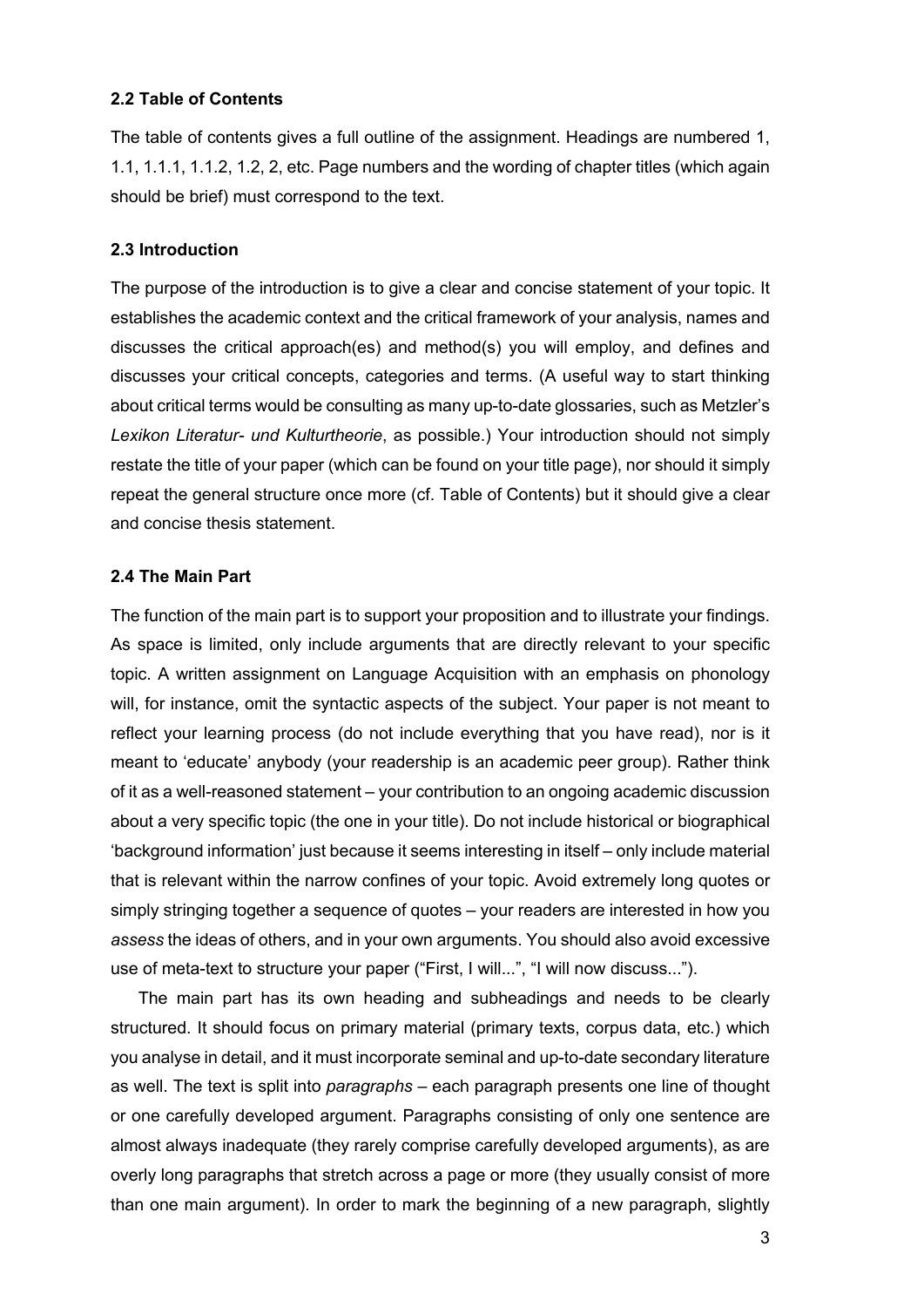larger line spacing (around 3 pt) can be used. Alternatively, the first line of paragraphs *that are preceded by another paragraph* can be indented (i.e. the first paragraph after a heading is not indented). This is the method used in this document.

Use a clear and concise academic style throughout (including the introduction) and try to be as precise and consistent as possible in your use of terminology. Focus on facts and arguments only. Avoid platitudes (e.g. "The question of identity is more important today than ever before") and purely subjective opinions ("Personally I find the text rather uninteresting"). Also avoid all historical or cultural generalisations, e.g.

- "Americans have rigid sexual morals." Speaking of 'all Americans' at all times is an invalid generalisation since sexual morals have historically been specific to one's class, sex, age, region, religion and other factors.
- "In former times,..." are you referring to 1968 or the  $4<sup>th</sup>$  century BC? Be as precise as possible, otherwise you are implying that the past is homogenous and things have always been the same.
- "We", "us" do not presume to speak for people who may not share your values and norms. Always specify the specific social/cultural group for which you make a statement.
- Terms like 'positive', 'negative', 'good' or 'bad' always imply a norm against which things are measured. You need to supply that norm and specify *for whom* exactly you think it is valid.

Finally, clearly distinguish between…

- (a) the terms, concepts (and with them, values and norms) used in the texts you analyse;
- (b) the critical concepts and terms which you are applying yourself.

For example, the implicit understanding of 'race' in a text by Kipling is *what* you analyse (a). The concepts *with which* you analyse this text, however, might be 'alterity' or 'othering' (b) – they allow you to understand how a specific concept of 'race' was used in the  $19<sup>th</sup>$  century. If you simply adopt the terminology of texts you analyse, you run the risk of adopting the values and norms implicit in them. This is a very common and basic mistake that you need to avoid.

#### **2.5 Conclusion**

You could sum up your main points again (if necessary) and/or indicate further areas of research that you were not able to touch upon.

#### **2.6 Bibliography**

The "Bibliography" (or "Works Cited") needs to include full bibliographical references for all sources cited in the text (both primary and secondary). Secondary literature must be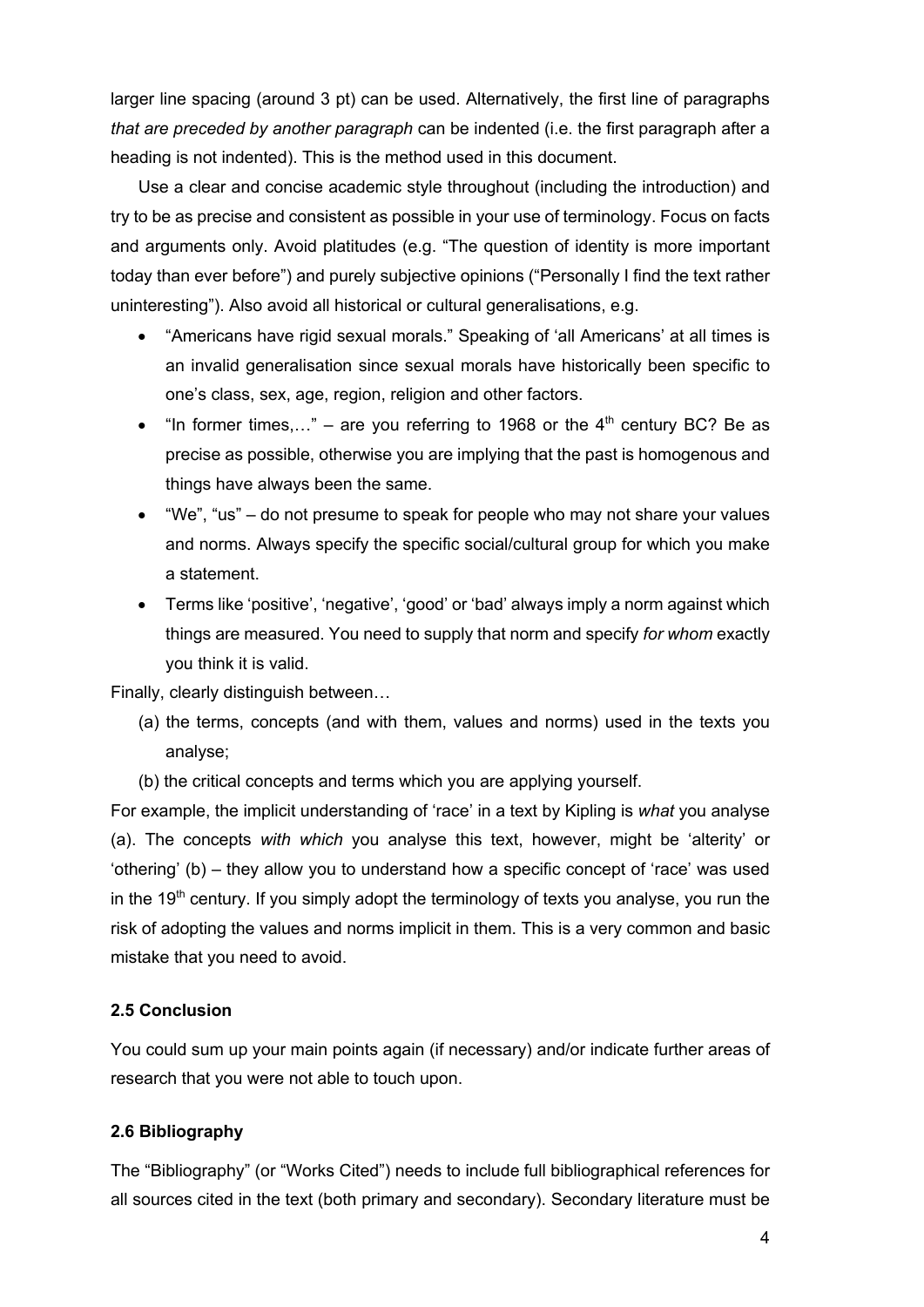relevant and (preferably) up-to-date. No matter what your specific topic is, and even if nobody has written on it before, there will always be plenty of secondary literature: The critical approach you have chosen, the concepts with which you operate – all these have been explored by other academics. If you fail to acknowledge them, your paper will not meet academic standards and you will automatically receive a poor grade.

Bibliographical references are sorted alphabetically according to the authors' surnames. The bibliography should be single-spaced and formatted with hanging indentation so that the second and all following lines of a source are automatically indented for improved legibility.

With regard to the order of individual elements within an entry, there are slightly different conventions in Linguistics and Literary/Cultural Studies (see below). What all disciplines have in common, however, is that they distinguish between…

• titles of longer publications that can stand by themselves (*selbständige Publikationen*). These include the titles of books, films, albums, TV shows, etc.

> In Literary and Cultural Studies, they are usually printed in *italics*: Wordsworth, William, and S. T. Coleridge. *Lyrical Ballads, with a Few Other Poems*. London: Printed for J. & A. Arch, 1798.

• titles of shorter publications that are part of other publications (*nicht-selbständige Publikationen*): a single poem in an anthology, an essay in an essay collection, the title of a song, an episode in a TV series, etc.

> In Literary and Cultural Studies, these are not italicized and put in quotation marks, as with a single poem from *Lyrical Ballads*, such as Samuel Taylor Coleridge's "The Rime of the Ancyent Marinere." In Linguistics, neither italics nor quotation marks are used.

The *medium* of each source has to be apparent from the entry in the bibliography. For this reason, the MLA recommends including the medium after each entry (i.e. 'print', 'film', 'web', 'television', etc.; this does not apply to citations in the main body of the text). Consider carefully which medium you will have to list: If you analyse a TV series or a film that was available to you on DVD, you will have to cite the specific DVD edition – and in a written assignment in Cultural Studies, you might reflect on the fact that you did not, in fact, analyse a film but a different *text* altogether. (A DVD is an interactive medium that allows for non-sequential access and gives viewers sound and commentary options; some DVD editions even offer different versions of films, such as the 'theatrical release version' or the 'director's cut').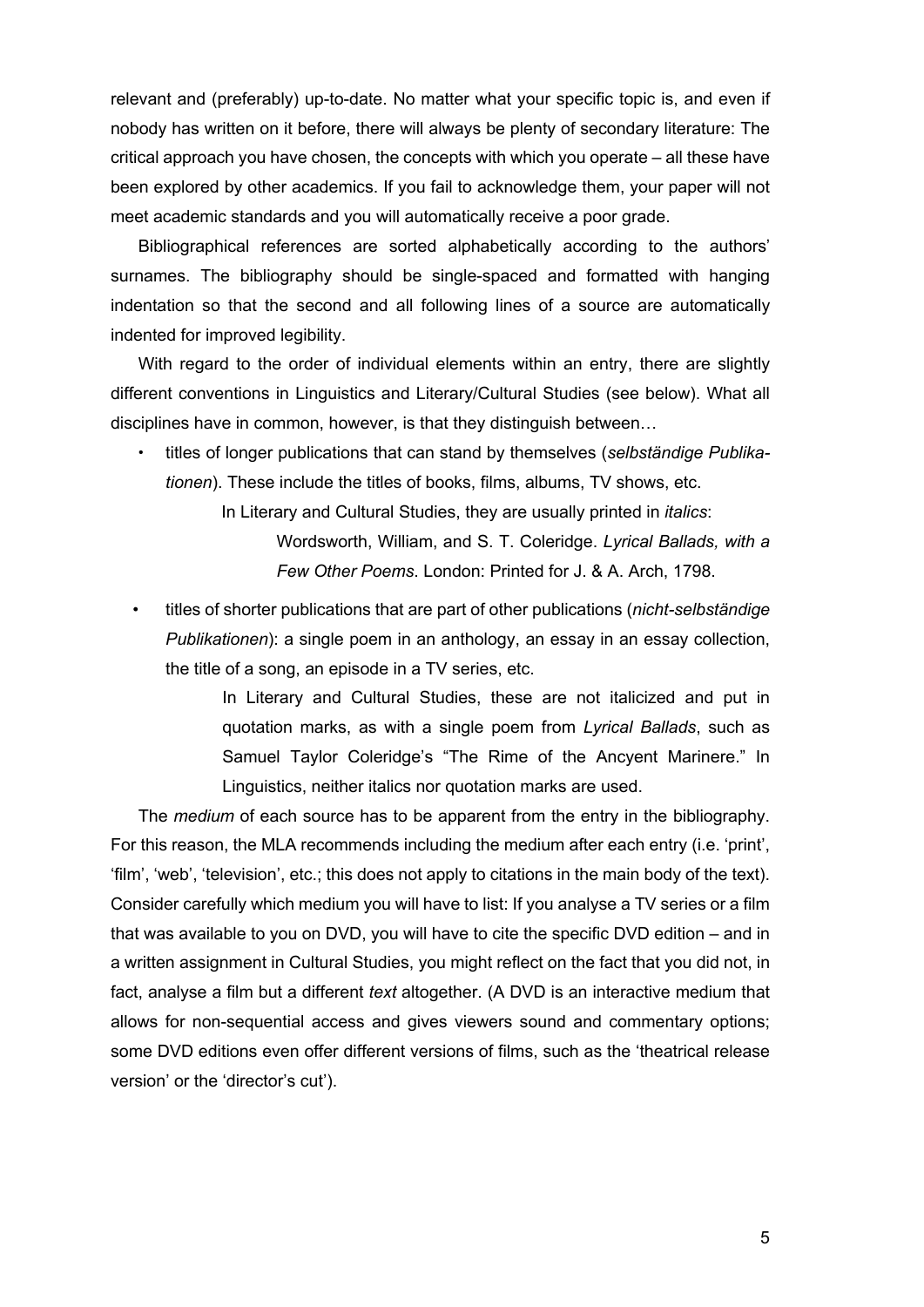#### **2.6.1 Bibliographical References in Literary and Cultural Studies**

Book publication

Alexander, Flora. *Contemporary Women Novelists.* London: Arnold, 1989.

Article in a journal

Wolf, Werner. "Literaturtheorie in der Literatur: David Lodges *Small World* als kritische Auseinandersetzung mit dem Dekonstruktivismus." *Arbeiten aus Anglistik und Amerikanistik* 14 (1989): 19–37.

Article in an edited volume

Fraile Murlanch, Isabel. "The Silent Woman: Silence as Subversion in Angela Carter's *The Magic Toyshop.*" *Gender, I-Deology. Essays on Theory, Fiction and Film.* Ed. Chantal Cornut Gentille D'Arcy and Landa Jose Angel Garcia. Amsterdam: Rodopi, 1996. 239–52.

The name of the publisher should be shortened as much as possible (i.e. without 'Inc.', etc.).

Pay attention to capitalisation conventions in all titles (see also 3.3). You should also make sure that you correctly list the edition of publications:

The editor should be named for older primary texts:

Shelley, Percy Bysshe. *The Complete Works of Percy Bysshe Shelley.* Ed. Roger Ingpen and W. E. Peck. 2 vols. London: Ernest Benn, 1965.

Internet sources must be listed together with the date on which the site was first accessed and the URL:

- Breebaart, Leo, ed. "The Colour of Magic: Annotations." *The Annotated Pratchett File, v. 7a.0*. Web. 18 Dec. 2000. <http://www.lspace.org/books/ apf/the\_ colour\_of\_magic.html>.
- "Cover-Wahl im Internet: Die deutschen 'Harry Potter'-Leser können im Internet über das neue Cover für den vierten Band der Bestseller-Serie entscheiden." *Spiegel Online*. 14. Nov. 2000. <http://www.spiegel.de/spiegel/0, 1518,97952,00.html>.

The MLA has specified the following abbreviations for internet sources:

- n.p. (no publisher given)
- n.d. (no date of publication given)
- n. pag. (no pagination, e.g. in journals that are exclusively published online)

Eagleton, Mary, ed. *Feminist Literary Theory: A Reader*. 2nd ed. Oxford: Blackwell, 1996.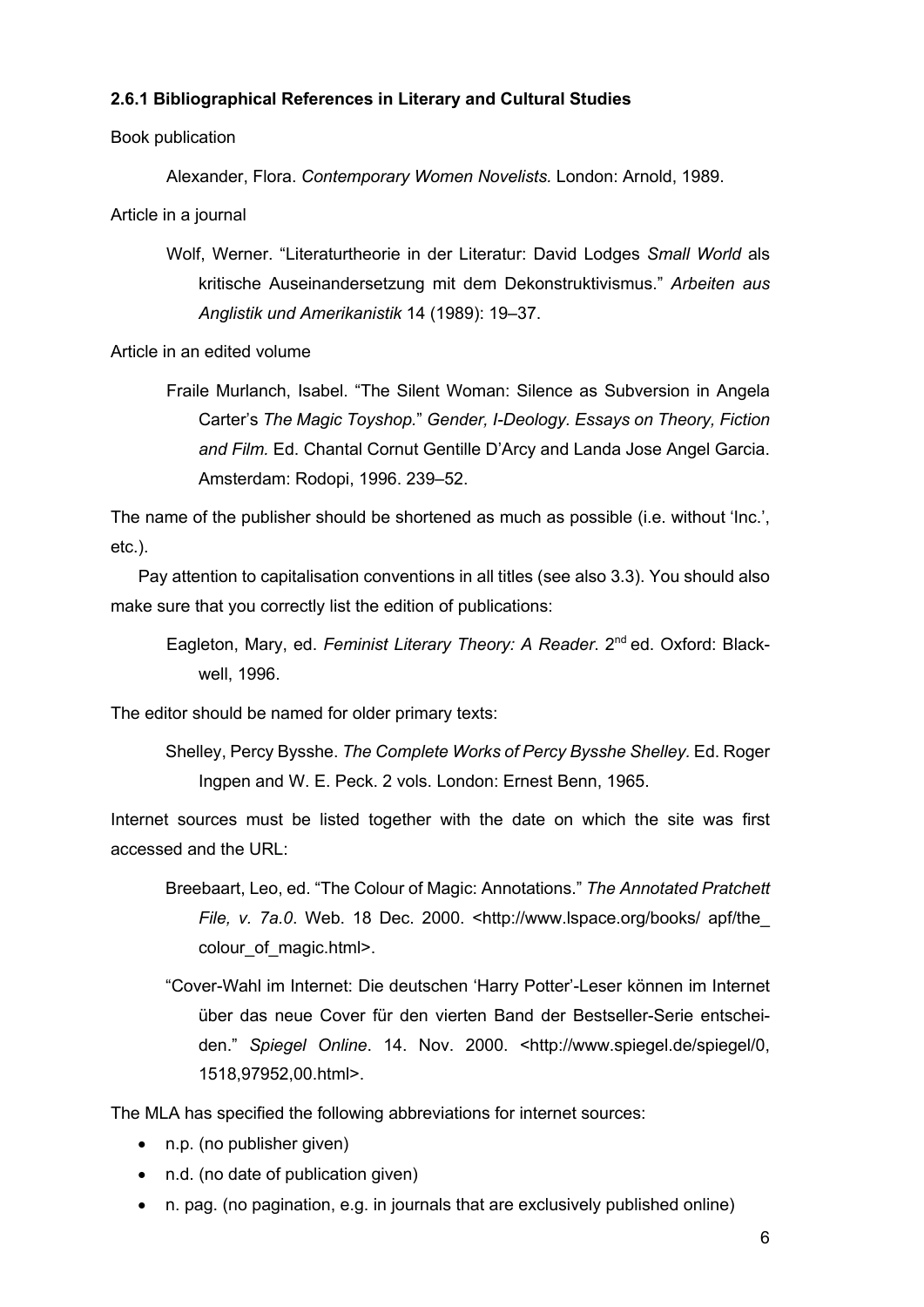Consult the 7<sup>th</sup> ed. of the *MLA Handbook* for additional cases not covered here. Always be consistent in formatting your bibliographical references.

# **2.6.2 Bibliographical References in Linguistics**

In Linguistics it is customary to give the year of publication after the author and before the title. This way, the format of references in the text and the entries in the bibliography closely correspond.

Book publication

Sinclair, John. 1991. *Corpus, concordance, collocation*. Oxford: Oxford University Press.

Article in a journal

Sag, Ivan A., Gerald Gazdar, Thomas Wasow & Steven Weisler. 1985. Coordination and how to distinguish categories. *Natural Language and Linguistic Theory* 3. 117–171.

Article in an edited volume

Moon, Rosamund. 1998. Frequencies and forms of phrasal lexemes in English. In Anthony P. Cowie (ed.), *Phraseology: Theory, analysis, and applications*, 79–100. Oxford: Clarendon Press.

If books have been published in more than one edition, always cite the one you used:

Trudgill, Peter & Jean Hannah. 1994. *International English: A guide to varieties of Standard English*, 3rd edn. London: Edward Arnold.

The full style sheet is available on-line from the *Linguistic Society of America*'s website (www.linguisticsociety.org/resource/unified-style-sheet).

## **2.7 Affidavit (***Wahrheitsgemäße Erklärung***)**

By signing the affidavit and attaching it to your paper, you declare that you made a clear distinction between your own ideas and those of others throughout your paper. If you violate this code of practice, you are guilty of plagiarism and your paper will automatically receive a fail grade ("nicht bestanden"). A single passage in your text is enough to constitute such an offence. It is also considered plagiarism to translate text passages and present them as your own (i.e. without a reference).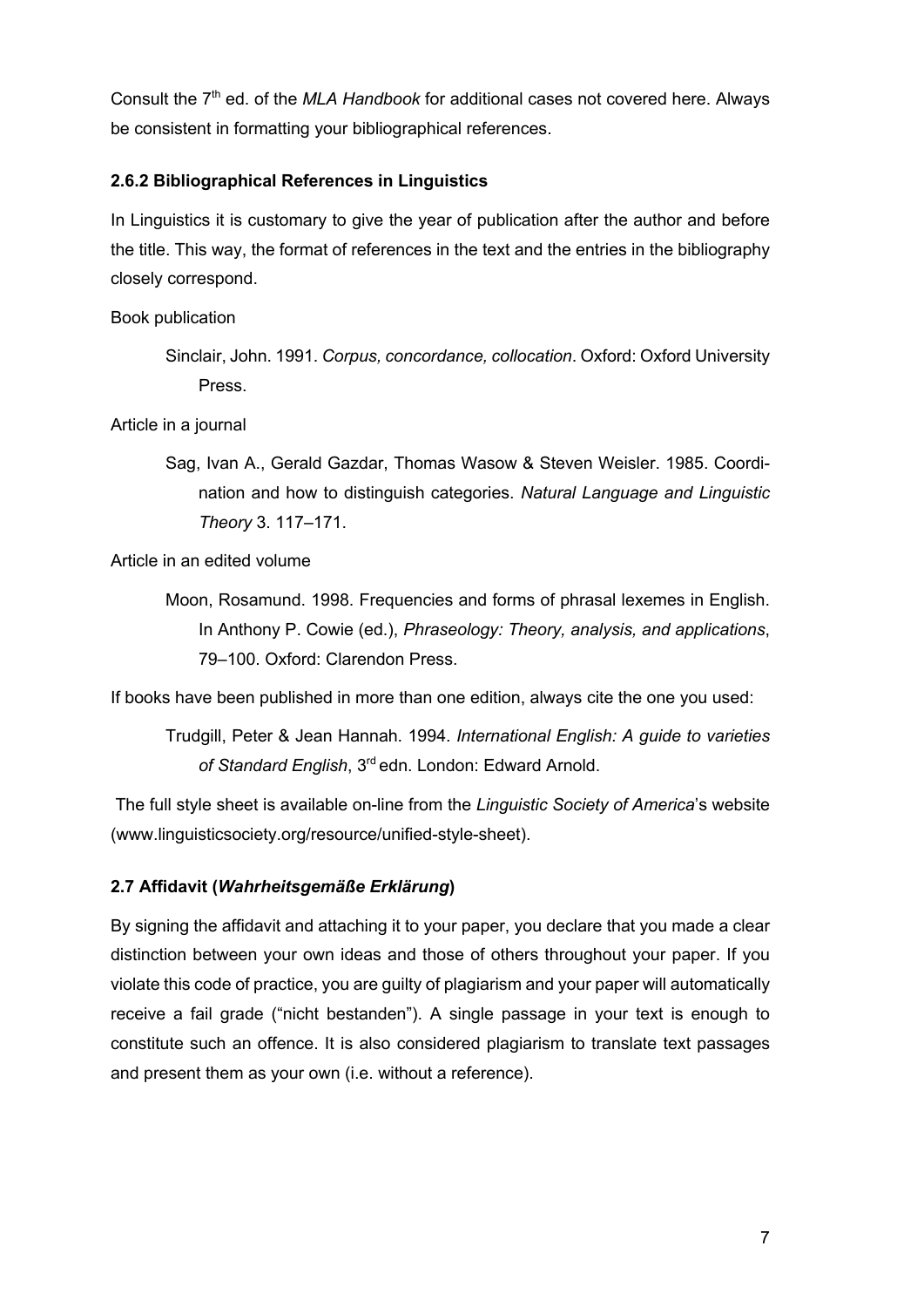You will need to sign the following declaration and attach it to your paper:

| I hereby truthfully declare that                                                   |
|------------------------------------------------------------------------------------|
| 1) I wrote the submitted paper independently and without illicit assistance;       |
| 2) I did not use any materials other than those listed in the bibliography and     |
| that all passages taken from these sources in full or in part have been            |
| marked as such and their origin has been cited individually in the text stating    |
| the version (edition and year of publication), the volume and page of the          |
| cited work, and in the case of Internet sources stating the complete URL           |
| and the date of access;                                                            |
| 3) I have listed all institutions and persons that supported me in the preparation |
| and production of the paper;                                                       |
| 4) I have not submitted the paper to any other institution and that it has never   |
| been used for other purposes, neither in full nor in part.                         |
| I am aware that any violation of this declaration will result in a fail grade      |
| (nicht bestanden).                                                                 |

# **3 Academic Conventions**

## **3.1 Quoting and Paraphrasing**

With your written assignment, you are meant to enter into a critical dialogue with other researchers who have worked on the same academic topic. For this reason, you have to present their arguments and views in an accurate and adequate manner. This is done with the help of *quotations* (verbatim quotes from other texts) and *paraphrases* (summaries of the ideas or texts of others in your own words). In both cases, it is imperative that

• you *introduce* and *contextualise* all quotations and paraphrases. The quotations or ideas you incorporate into your text originate in different times and contexts, they may follow different critical approaches, etc. Therefore, it must be immediately apparent who said what, when, and in what academic context, and why and how this is relevant for your argument. Such contextualisations do not have to be detailed; in the case of well-known texts they can be brief (such as providing a date). Avoid simply stringing together quotations.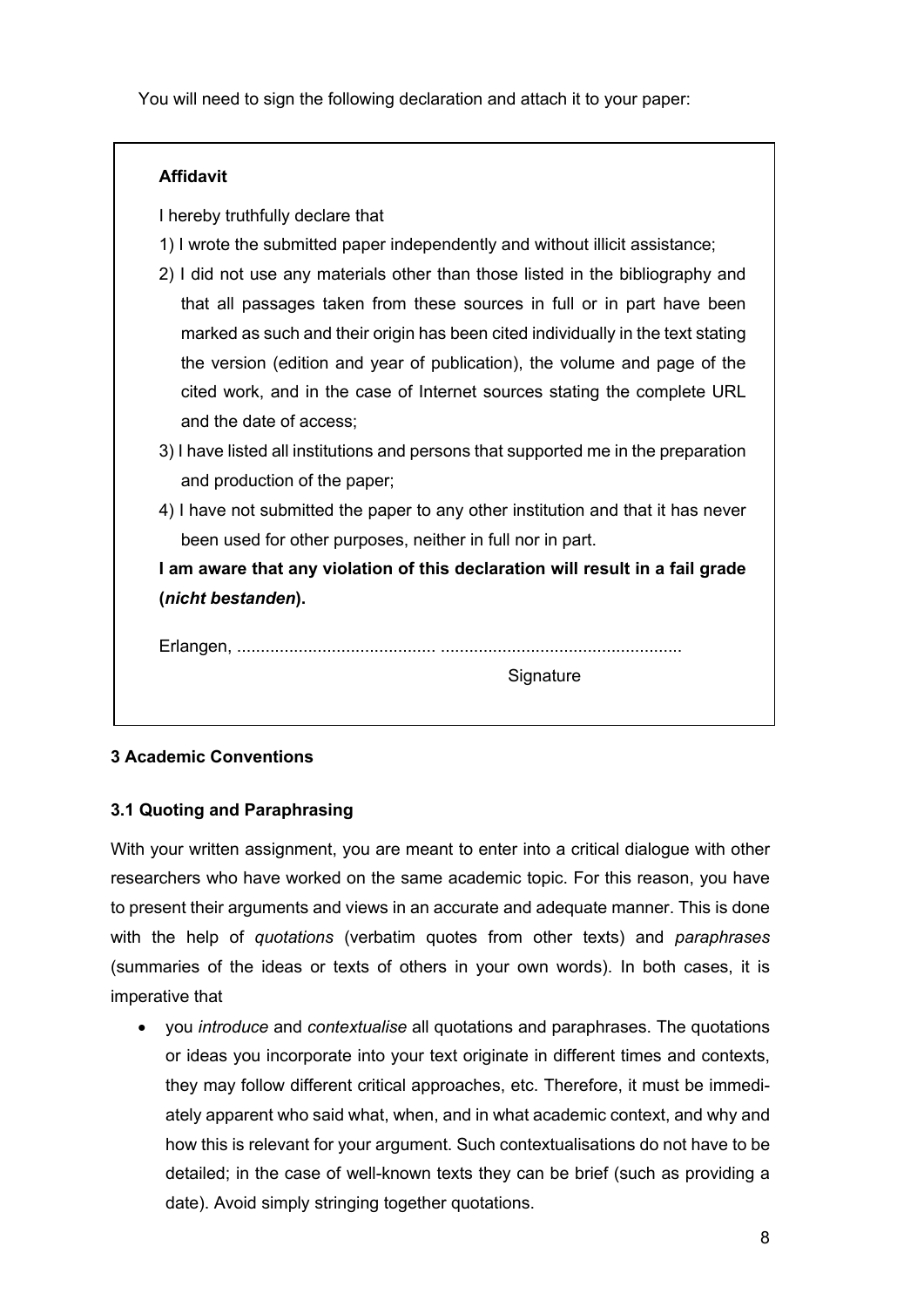- all quotations be reproduced to the letter. The original punctuation or the use of italics and bold type must also be repeated. Quotations have to correspond exactly to the original text (except for omissions, which are marked by the use of "[...]"). The wording or spelling of a citation may not be changed in any way. Even typographical errors are not corrected (they are followed by "[*sic*]" to indicate that the error occurred in the original text).
- you clearly indicate where your reference begins and where it ends regardless of whether you quote from, summarize or paraphrase another text. Notes/references are added after sentences or clauses – therefore, if a *whole paragraph* is an extended paraphrase, it is not sufficient to simply add a note at the end (this would only identify the last sentence as a paraphrase). In cases where you summarize somebody else's ideas in more than one sentence, you should clearly indicate this at the beginning of the paraphrase: A clause like "According to Dave Alvin," may introduce a paraphrase, the reference will then terminate it.

All quotations must be directly relevant to your argument. All titles (as well as all authors) mentioned in the main body of the text and in the footnotes must be listed in the bibliography; this also applies to indirectly quoted authors (see below). When formatting quotations, we usually distinguish between longer and shorter quotes:

- *Short quotations in quotation marks*: shorter quotations (fewer than three lines of printed text) are incorporated into the running text and enclosed in double quotation marks. Quotations within a shorter quotation are put in single quotation marks ('xyz'). With verse, strokes ("/") indicate line breaks: "Because I could not stop for Death, / He kindly stopped for me; / The carriage held but just ourselves" (Emily Dickinson, "Because I could not stop for death", ll. 1–3).
- *Long quotations are indented:* Quotations that are longer than three lines are set apart from the rest of the text; *no* additional quotation marks are used in this case. They form a new paragraph which is slightly indented on both sides and singlespaced; the first line of the first paragraph is not indented further. The font size is reduced by 1 pt. Verse is quoted as follows:

Because I could not stop for Death, He kindly stopped for me; The carriage held but just ourselves And Immortality. (ll. 1–4)

Here are some more quidelines to consider:

• *Pay close attention* to the academic credibility of sources, especially online sources. Online sources often do not adhere to basic academic quality standards; therefore, you should take great care in deciding whether to use them or not: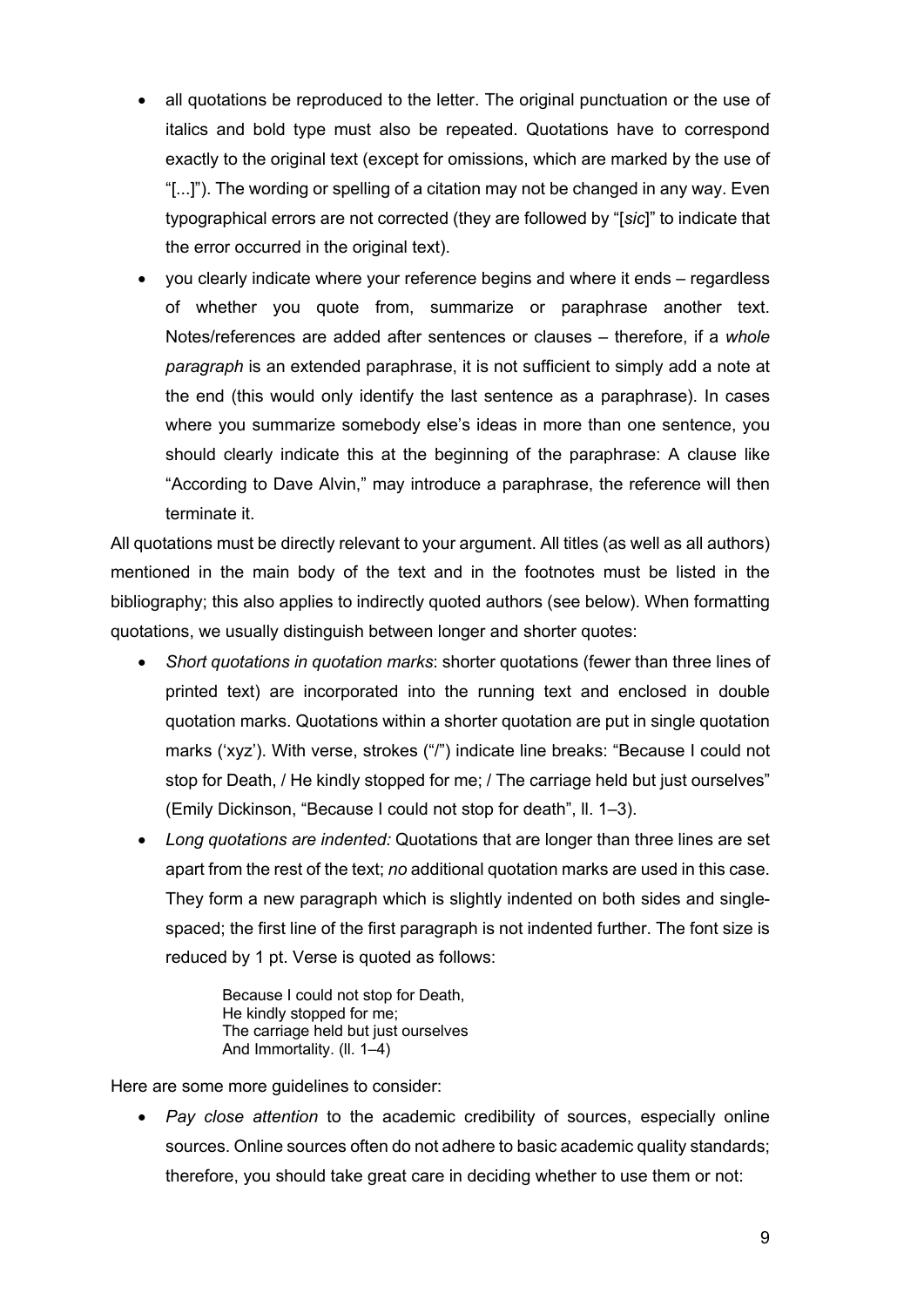- o *Do not* quote online sources if you cannot guarantee that academic standards have been met. Unfortunately, this excludes almost all of them. Consider whether the institution hosting the text seems trustworthy (an official university server, a respected academic online journal, etc.).
- o *Do not* use Wikipedia entries or similar sources. This is not necessarily a question of quality; the reason is rather that entries are the product of collaborative work and do not specify their author(s). According to the (predigital) conventions of the genre *Hausarbeit*, however, the author has an important function: he/she takes responsibility for maintaining proper academic standards and guarantees that the factual content meets these standards completely. If you cannot name an author, this responsibility shifts to you.
- *Only quote* research literature not student guides, lecture notes or handouts you obtained in class. Handbooks and glossaries of critical terms often are very good and reliable sources of information and while it is also acceptable to cite introductory textbooks, these sources must only be used in addition to original research literature discussed in them.
- *Avoid* indirect quotations: Only quote texts that you have read yourself. Indirect quotations (i.e. quoting somebody else's quotation of a text) should be avoided as far as possible. They are only admissible if a primary source is permanently unavailable – for example, because it is out of print (the mere fact that it is not available in your department's library simply means that you have to put in the effort of obtaining it elsewhere). Quoting indirectly is indicated by the use of "qtd. in".
- *If you edit out* parts of a quotation, use an ellipsis (three dots enclosed in square brackets: […]). An ellipsis is not normally used at the beginning or the end of a quotation – your reader will assume that your quote was part of a longer text.
- *Only quote* longer passages if you analyse or discuss them in detail, and do not paraphrase a passage that you just quoted.
- Foreign language quotations must be reproduced in the original language; if necessary, they can be followed by a translation.
- *Italics* carry meaning (they denote emphasis, indicate stage directions in play texts, etc.). Therefore, the use of italics throughout, simply to mark a passage as a quotation, is not established practice in English and American Studies. If there are italics in a text you quote, you must also include them in your quotation. If you yourself want to emphasise a word or phrase within a quote, you can also use italics, but you need to indicate that the emphasis is yours. This is done by adding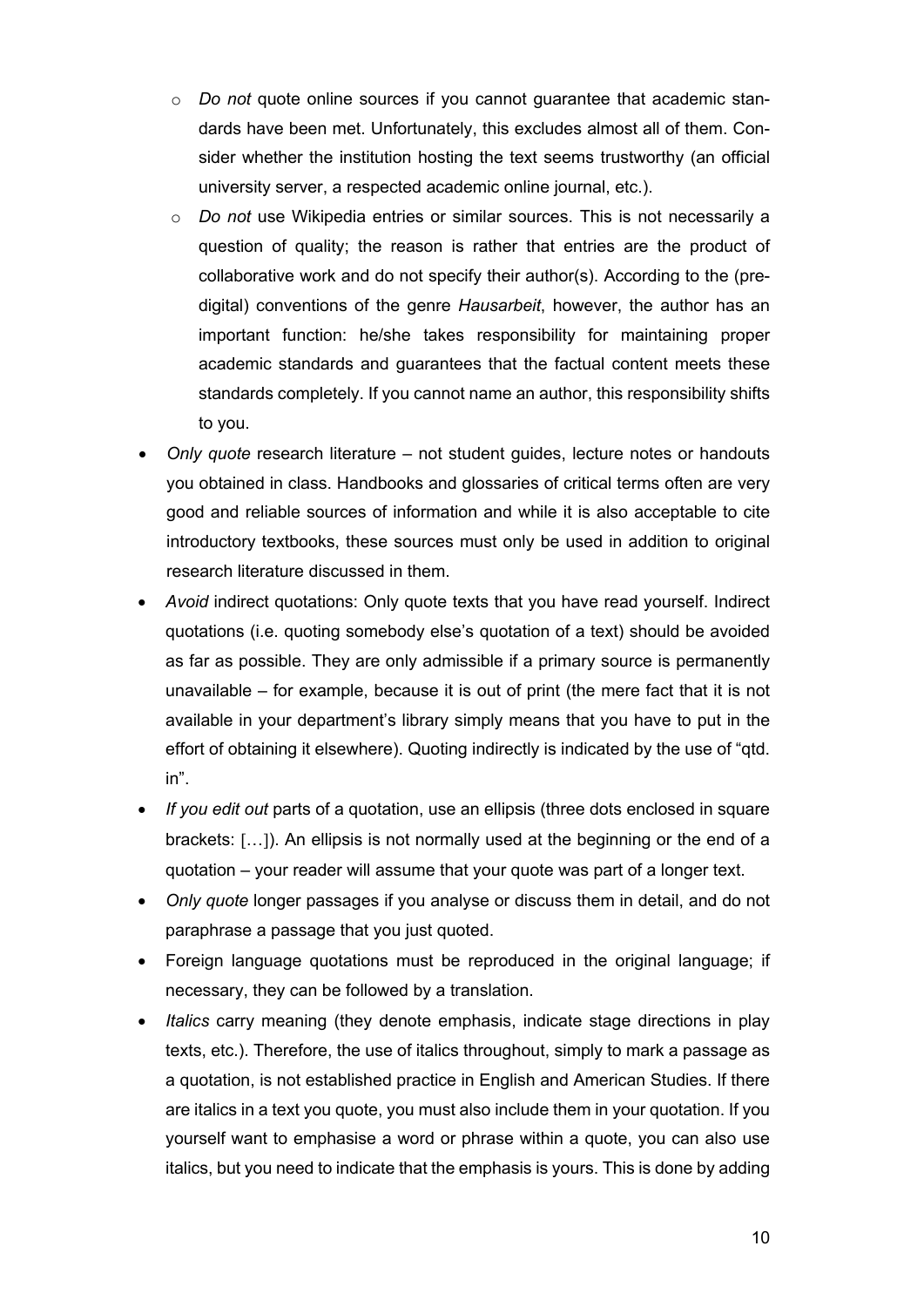"italics mine" or "emphasis added" in square brackets after the quotation (or, if applicable, in a footnote).

# **3.2 References**

References are not only required when using quotations but whenever you paraphrase the ideas or arguments of others. This does not apply to facts that are considered common knowledge within an academic field – you do not need to provide a reference to argue that Shakespeare wrote *Hamlet* or to define the term *phoneme*. (However, if you define phonemes in a particular way in a phonological paper, or if you argue that the Earl of Oxford, posing as Shakespeare, wrote *Hamlet*, references are needed after all.)

There are several referencing conventions. The two most commonly used methods are (1) parentheses within the text and (2) footnotes at the bottom of the page. Both methods have advantages and disadvantages: References in parentheses save space but they may result in a text that is cumbersome to read, and in cases where many references are given, it may be difficult to attribute individual quotations. The use of footnotes allows for an uninterrupted flow of your argument but can make the paper rather lengthy. Please note that in American Studies and in Linguistics, the former of the two methods must be used.

## **3.2.1 Parentheses**

The underlying principle here is economy, i.e. the greatest possible brevity.

## *Parentheses in Literary and Cultural Studies*

The following examples apply to Literary and Cultural Studies:

- Author named in reference: "In his latest statements, he regretted 'the neverending Festschrift craze' (Killjoy 120)."
- Author named in text: "In his latest statements, J. R. Killjoy regretted 'the neverending Festschrift craze' (120)."
- Author cited indirectly through another source: "(Killjoy in Smartalleck 25)". Quoting from indirect sources is only admissible if the primary source is no longer available (see above).
- Two or more texts by the same author: The author's name is either followed by a comma and a short form of the title (Killjoy, "Manual" 13) or by the year of publication plus comma (Killjoy 1995, 13) – if an author published two works in one year, simply add lower-case letters (Iser 1988a, 123).
- Texts by two authors: Name both authors, e.g. "Harriet and Millar (*Appreciations*  47) have examined this issue in detail…"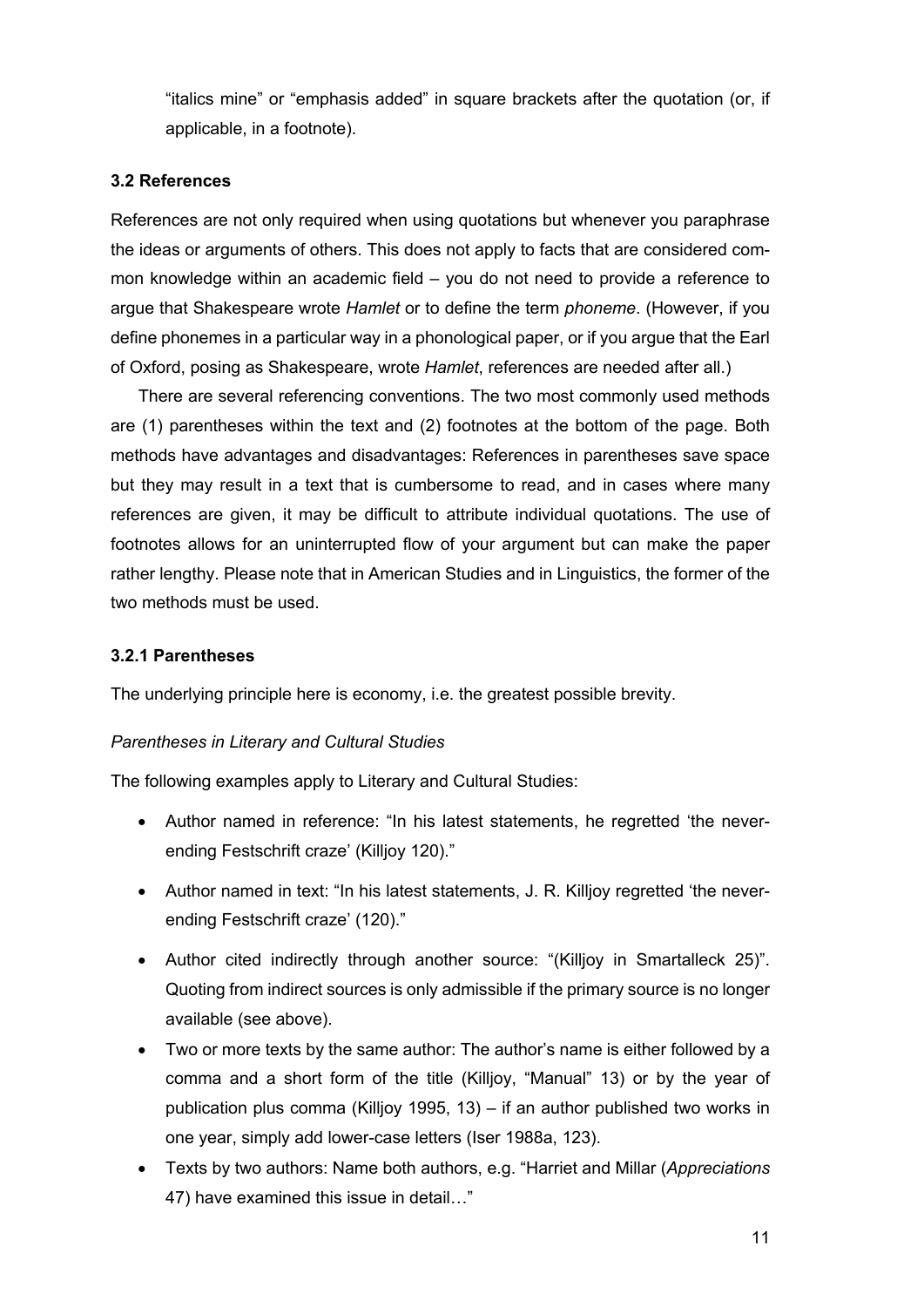- Texts by three or more authors: Give the first author's name and use the abbreviation *et al.*
- Indented quotation with author named in text:

Kingsley Amis takes a slightly different stance:

The point of Felix Leiter, such a nonentity as a piece of characterization, is that he, the American, takes orders from Bond, the Britisher, and that Bond is constantly doing better than he, showing himself, not braver or more devoted, but smarter, wittier, tougher, more resourceful, the incarnation of little old England with her quiet ways and shoestring budget wiping the eye of great big global-tentacled multibillion-dollarappropriating America. (70)

• Indented quotation without author named in text

Other scholars have taken a slightly different stance:

The point of Felix Leiter, such a nonentity as a piece of characterization, is that he, the American, takes orders from Bond, the Britisher, and that Bond is constantly doing better than he, showing himself, not braver or more devoted, but smarter, wittier, tougher, more resourceful, the incarnation of little old England with her quiet ways and shoestring budget wiping the eye of great big global-tentacled multibillion-dollarappropriating America. (Amis 70)

#### *Parentheses in Linguistics*

All references contain the name of the author and year of publication. If you reference a

text passage from a longer text, also include the page number:

Croft and Cruse (2004: 231) characterise construction grammar as a "cognitive linguistic approach to syntax". The verb can be seen as "the most 'central' element" of the sentence (Quirk et al. 1985: 50).

## **3.2.2 Footnotes**

While the MLA recommends parentheses, footnotes are also frequently used, especially in British academic publications. With footnotes, it is customary to give a full bibliographical reference the first time a work is mentioned, and a shorter one with subsequent references.

• First reference:

(Unlike entries in a bibliography, references in footnotes form a syntactic unit; the author's first name precedes the last name; individual items are separated by commas, place and year of publication and publisher are placed in brackets. "University Press" is usually abbreviated as "UP".)

<sup>&</sup>lt;sup>1</sup> "Some of Dickinson's most powerful poems express her firmly held conviction that life cannot be fully comprehended without an understanding of death". Wendy Martin, *Emily Dickinson's Literary Heritage* (New York: Columbia UP, 1988), 109– 26. 123.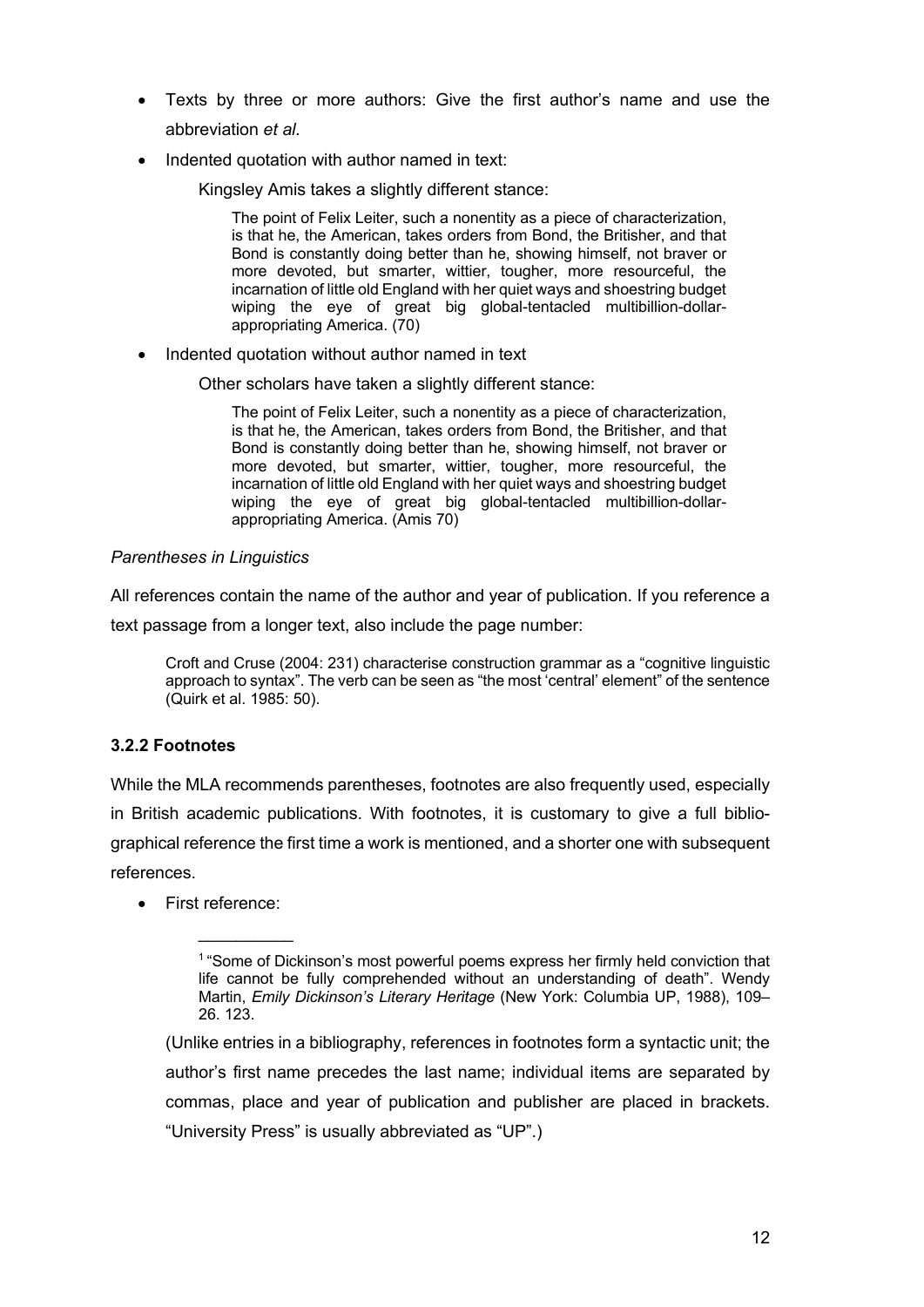• Subsequent references: Simply give the author's surname, a short title of work, the page number:

<sup>2</sup> Martin, *Emily Dickinson*, 625.

 $\frac{1}{2}$ 

If it is clear which text you refer to (e.g. with a text that you have already analysed at some length) and if the exact reference was already given at a previous point, simple page numbers, enclosed in brackets, can also be used in the main text.

Footnotes are further used for explanatory notes – for example thoughts and observations that support the line of argument of the main text. All footnotes are singlespaced and should be in the same font but with a smaller font size (minus 1 pt).

# **3.3 Capitalisation in Titles and Subtitles**

There are exact capitalisation rules for titles and subtitles in English. In all subject areas except in Linguistics, they apply to the title of your paper and to the titles of works you quote in your bibliography. The first word, the last word and all 'important terms' (including the second part of a hyphenated compound term) are capitalised. 'Important terms' usually include:

- nouns (*The Birth of Tragedy*, not *The birth of tragedy*)
- pronouns (e.g. 'our' in *One of Our Thursdays is Missing* and 'that' in *The Myths That Made America*)
- verbs
- adjectives
- adverbs

Lower case is used for:

- articles (*Under the Bamboo Tree*)
- prepositions (*The Merchant of Venice*)
- coordinating conjunctions (*and, but, for, nor, or, so, yet*)
- *to* in the infinitive *(How to Write a Research Paper)*
- subordinating conjunctions (*after, although, as if, as soon as, because, before, if, that, unless, until, when, where, while*; e.g. *The Critic as Artist*)

Also pay attention to these capitalisation conventions for your own headings and subheadings, especially in Literary and Cultural Studies ("Table of Contents" instead of "Table of contents")

In Linguistics, these rules only apply to the title of your paper. Capitalization in the bibliography follows the *Unified style sheet for linguistics* cited in section 2.6.2 above: "Use capitalization of all lexical words for journal titles and capitalize only the first word (plus proper names and the first word after a colon) for book/dissertation titles and article/chapter titles." (Unified style sheet for linguistics: 1)